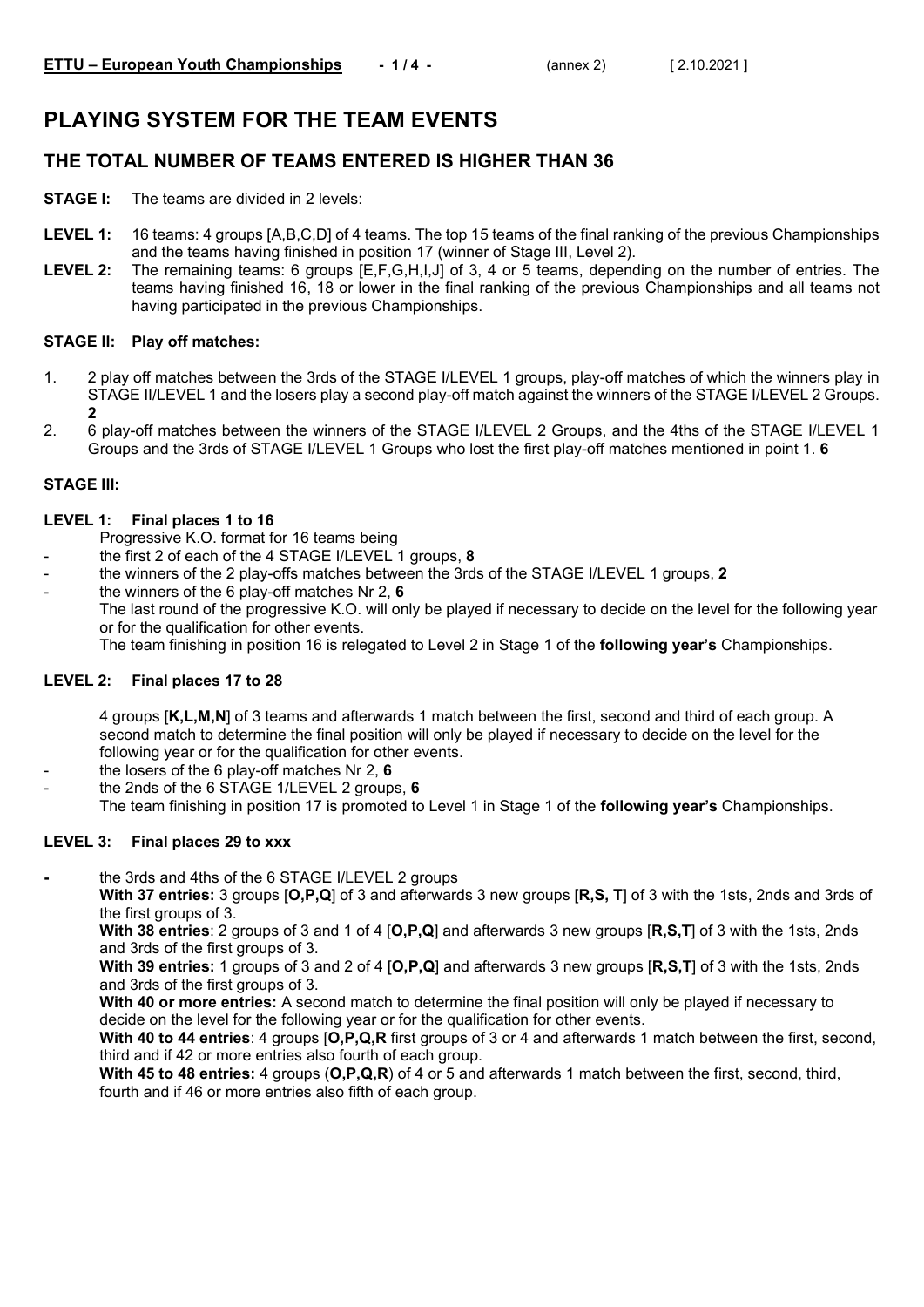## **DRAWS - MORE THAN 36 TEAMS**

### **STAGE I:**

Seeding for Under 19 team events shall be based on the current World Rankings for juniors and in addition on the total number of ranking points for the 3 highest ranked players per team. Seeding for Under 15 team events shall be based on the current World Ranking for cadets adding the total number of ranking points for the 2 highest ranked players per team.

### **LEVEL 1:**

- The teams ranked 1, 2, 3 and 4 shall be placed in descending ranking order respectively at the top of Groups A, B, C and D.

- The teams ranked 5 and 6 shall be drawn among Groups C and D.

- The teams ranked 7 and 8 shall be drawn among Groups A and B.
- The teams ranked 9 and 12 shall be drawn among the 4 groups.
- Finally the teams ranked 13, 14, 15 and 16 shall be drawn among the 4 groups.

### **LEVEL 2:**

- The teams ranked 17 to 22 shall be placed in descending ranking order respectively at the top of Groups E, F, G, H, I and J.

- The remaining teams shall be drawn 3 by 3 among the 6 groups taking into account the "snake system" procedure.

- If the number of teams is not a multiple of 6 the last remaining teams shall be drawn among the groups taking into account the "snake system" procedure.

### **STAGE II:**

- For the play-off matches Nr 1, there shall be a free draw among the 4 teams having finished 3rd in the STAGE I/LEVEL 1 groups.

For the play-off matches Nr 2

- the losers of play-off matches Nr 1 shall be drawn each against the winner of one of the groups G,H,I or J.

- the 4ths of the STAGE I/LEVEL 1 matches shall be drawn each against a winner of one of the remaining STAGE I/LEVEL 2 Groups.

### **STAGE III:**

### **LEVEL 1:**

- A1 shall be placed in position 1.

- B1 shall be placed in position 16.

- C1 and D1 shall be drawn among positions 8 or 9.

- A2, B2, C2 and D2 shall be drawn among position 4, 5, 12 or 13, but in the opposite half of the first team of their initial group.

- The 2 winners of the STAGE II play-off matches Nr. 1 shall be drawn among positions 3, 6, 11, or 14, but in another quarter than the first two of their initial group.

- The 6 winners of the play-off matches Nr 2 shall be drawn among the remaining places, starting with the teams who played in LEVEL 1 in STAGE I, which teams shall be drawn in a quarter not containing already a team of their initial group. Furthermore when one of those teams is a loser of one of the play-off matches Nr. 1, it shall be drawn as far as possible from the winner of that match.

### **LEVEL 2:**

The 6 losers of the play-off matches Nr 2 shall be drawn freely among the groups K, L, M and N (not more than 2 in a same group).

The 2nds of the STAGE I/LEVEL 2 Groups shall be drawn freely among the remaining places, but not in a group containing already a team of their initial group.

After the groups K,L,M and N are finished, the teams of Group K play against those of Group L and the teams of Group M play against those of Group N.

### **LEVEL 3:**

The 3rds of the 6 STAGE I/LEVEL 1 groups shall be drawn among the Groups O, P and Q (2 in each group) (Or with 40 or more teams among the groups O, P, Q and R).

The 4ths of the 6 STAGE I/LEVEL 1 groups shall be drawn in the remaining places, but not in a group containing already a team of their initial group.

After the groups, with 40 or more teams, the teams of Group O play against those of Group P and those of Group Q against those of Group R.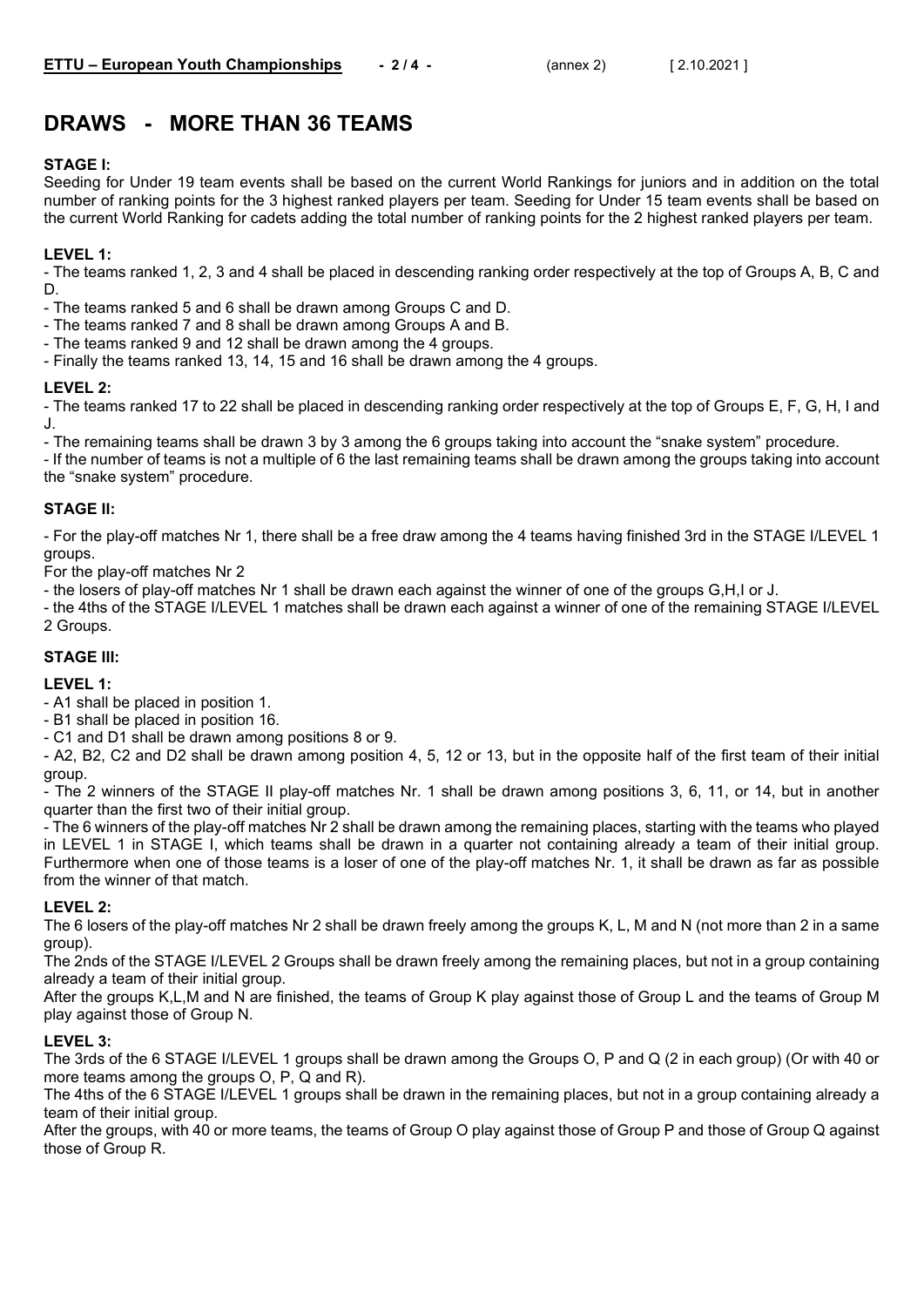### **THE TOTAL NUMBER OF TEAMS ENTERED IS 36 OR LOWER**

### **STAGE I:**

**LEVEL 1:** Same system as in the chapter "THE TOTAL NUMBER OF TEAMS ENTERED IS HIGHER THAN 36".

**LEVEL 2:** The remaining teams.

4 groups [E,F,G,H] of 3, 4 or 5 teams, depending on the number of entries. The team having finished 16, 18 or lower in the final ranking of the previous Championships and all teams not having participated in the previous Championships.

### **STAGE II: Play-off matches**

1. 4 play-off matches between the teams finishing 3rd in the STAGE I/LEVEL 1 groups and the teams finishing 2nd in the STAGE I/LEVEL 2 groups, **4**

2. 4 play-off matches between the teams finishing 4th in the STAGE I/LEVEL 1 groups and the teams finishing 1st in the STAGE I/LEVEL 2 groups, **4**

### **STAGE III:**

**LEVEL 1: Final places 1 to 16**

Progressive K.O. format for 16 teams, being

- the first 2 of each of the 4 STAGE I/LEVEL 1 groups, **8**

- the winners of the 4 play-off matches between the 3rds of the STAGE I/LEVEL 1 groups and the 2nds of the STAGE I/LEVEL 2 groups, **4**

- the winners of the 4 play-off matches between the 4ths of the STAGE I/LEVEL 1 Groups and the 1sts of the STAGE I/LEVEL 2 Groups, **4**

The last round of the progressive knockout will only be played if necessary to decide on the level for the next year or for the qualification for other events. The team finishing in position 16 is relegated to Level 2 in Stage 1 of the **following year's** Championships.

### **LEVEL 2: Final places 17 to 24**

Progressive K.O. format for 8 teams, being

- the losers of the 4 play-off matches between the 3rds of the STAGE I/LEVEL 1 groups and the 2nds of the STAGE I/LEVEL 2 groups, **4**

- the losers of the 4 play-off matches between the 4ths of the STAGE I/LEVEL 1 groups and the 1sts of the STAGE I/LEVEL 2 groups, **4**

The last round of the progressive knockout will only be played if necessary to decide on the level for the following year or for the qualification for other events. The team finishing in position 17 is promoted to Level 1 in Stage I of the **following year's** Championships.

### **LEVEL 3: Final places 25 to xxx**

- the 3rds, 4ths and 5ths of the STAGE I/LEVEL 2 groups

**With 35 or 36 entries:** after the groups, a second match to determine the final position will only be played if necessary to decide on the level for the following year or for the qualification for other events.

**With 36 entries:** 4 groups of 3 [**O,P,Q,R**] and afterwards 1 match between the 1sts, the 2nds and the 3rds of the first groups.

**With 35 entries:** 3 groups of 3 and 1 group of 2 [**O,P,Q,R**] and afterwards 1 match between the 1sts, 2nds and 3rds of the first groups.

**With 34 entries:** 2 groups of 5 [**O,P**].

**With 33 entries:** 1 group of 5 and 1 group of 4 [**O,P**].

**With 32 entries:** 2 groups of 4 [**O,P**].

**With 31 entries:** 1 group of 4 and 1 group of 3 [**O,P**].

**With 30 entries:** 1 group of 6 teams [**O**].

**With 29 entries:** 1 group of 5 teams [**O**].

**With 28 entries:** 1 group of 4 teams [**O**].